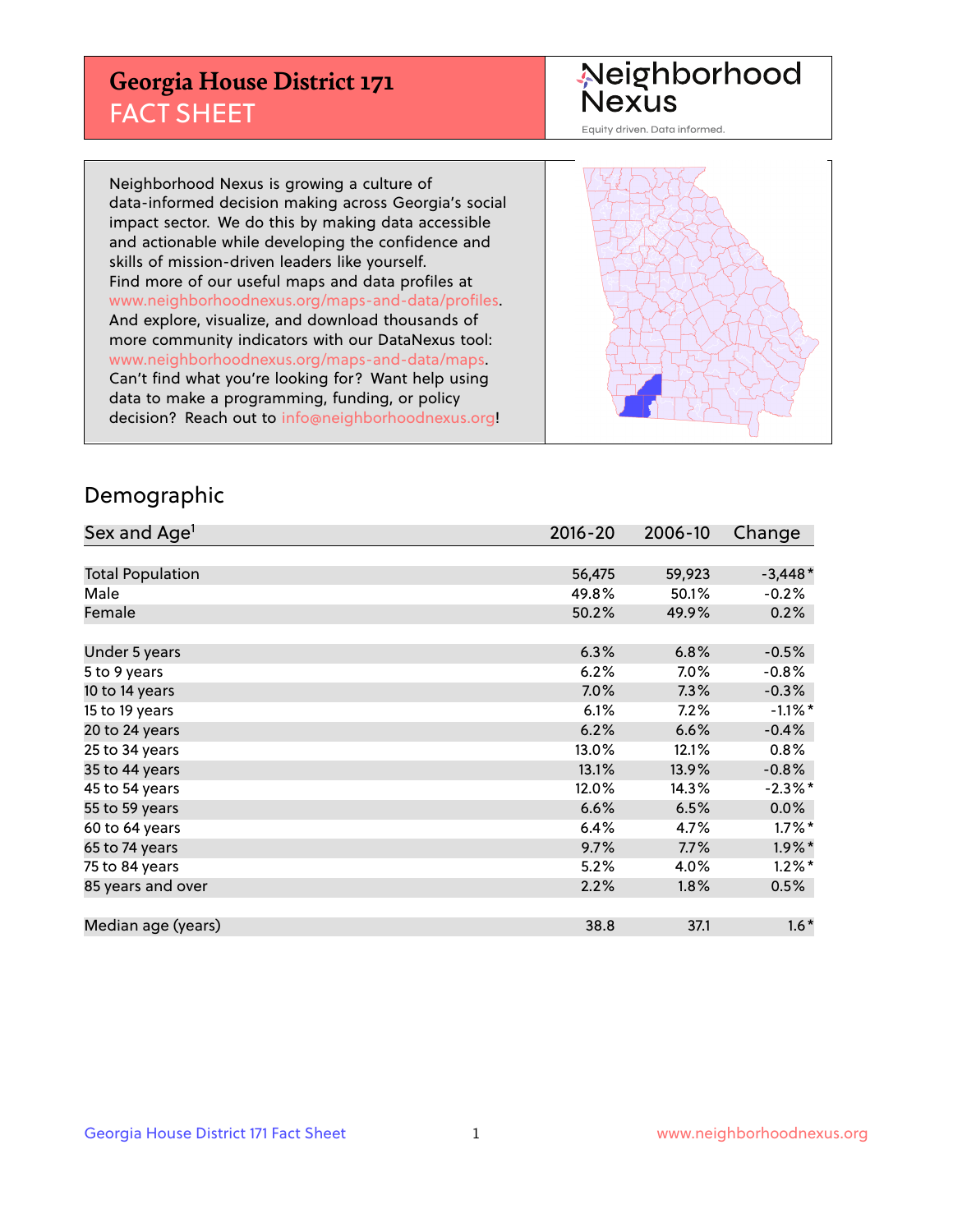## Demographic, continued...

| <b>Total population</b><br>56,475<br>59,923<br>$-3,448*$<br>$-1.8\%$ *<br>97.7%<br>99.5%<br>One race<br>White<br>54.0%<br>54.2%<br>$-0.2%$<br><b>Black or African American</b><br>40.4%<br>41.1%<br>$-0.7%$<br>American Indian and Alaska Native<br>0.6%<br>$-0.4%$<br>0.2%<br>0.5%<br>0.4%<br>0.1%<br>Asian<br>Native Hawaiian and Other Pacific Islander<br>0.1%<br>0.0%<br>0.1%<br>Some other race<br>$-0.7%$<br>2.5%<br>3.1%<br>$1.8\%$ *<br>2.3%<br>0.5%<br>Two or more races<br>Race alone or in combination with other race(s) <sup>3</sup><br>$2016 - 20$<br>2006-10<br>Change<br>Total population<br>56,475<br>59,923<br>$-3,448*$<br>White<br>56.1%<br>54.6%<br>1.5%<br><b>Black or African American</b><br>0.1%<br>41.3%<br>41.2%<br>American Indian and Alaska Native<br>$-0.1%$<br>0.8%<br>0.9%<br>1.2%<br>0.5%<br>0.7%<br>Asian<br>Native Hawaiian and Other Pacific Islander<br>0.1%<br>0.0%<br>0.1%<br>$-0.5%$<br>Some other race<br>2.7%<br>3.2%<br>Hispanic or Latino and Race <sup>4</sup><br>$2016 - 20$<br>2006-10<br>Change<br><b>Total population</b><br>$-3,448*$<br>56,475<br>59,923<br>Hispanic or Latino (of any race)<br>1.0%<br>5.4%<br>4.4%<br>$-1.0\%$ *<br>Not Hispanic or Latino<br>94.6%<br>95.6%<br>White alone<br>51.5%<br>53.1%<br>$-1.5%$<br>Black or African American alone<br>40.3%<br>41.1%<br>$-0.8%$<br>American Indian and Alaska Native alone<br>0.2%<br>0.6%<br>$-0.4%$<br>Asian alone<br>0.5%<br>0.1%<br>0.4%<br>Native Hawaiian and Other Pacific Islander alone<br>0.1%<br>0.0%<br>0.1%<br>0.5%<br>Some other race alone<br>0.5%<br>0.0%<br>$1.0\%$ *<br>1.4%<br>0.4%<br>Two or more races<br>U.S. Citizenship Status <sup>5</sup><br>$2016 - 20$<br>2006-10<br>Change<br>Foreign-born population<br>1,698<br>1,586<br>112<br>Naturalized U.S. citizen<br>31.7%<br>23.5%<br>8.2%<br>Not a U.S. citizen<br>68.3%<br>76.5%<br>$-8.2%$<br>Citizen, Voting Age Population <sup>6</sup><br>2006-10<br>Change<br>$2016 - 20$<br>Citizen, 18 and over population<br>42,016<br>43,517<br>$-1,500$<br>Male<br>49.6%<br>49.1%<br>0.5% | Race <sup>2</sup> | $2016 - 20$ | 2006-10 | Change  |
|------------------------------------------------------------------------------------------------------------------------------------------------------------------------------------------------------------------------------------------------------------------------------------------------------------------------------------------------------------------------------------------------------------------------------------------------------------------------------------------------------------------------------------------------------------------------------------------------------------------------------------------------------------------------------------------------------------------------------------------------------------------------------------------------------------------------------------------------------------------------------------------------------------------------------------------------------------------------------------------------------------------------------------------------------------------------------------------------------------------------------------------------------------------------------------------------------------------------------------------------------------------------------------------------------------------------------------------------------------------------------------------------------------------------------------------------------------------------------------------------------------------------------------------------------------------------------------------------------------------------------------------------------------------------------------------------------------------------------------------------------------------------------------------------------------------------------------------------------------------------------------------------------------------------------------------------------------------------------------------------------------------------------------------------------------------------------|-------------------|-------------|---------|---------|
|                                                                                                                                                                                                                                                                                                                                                                                                                                                                                                                                                                                                                                                                                                                                                                                                                                                                                                                                                                                                                                                                                                                                                                                                                                                                                                                                                                                                                                                                                                                                                                                                                                                                                                                                                                                                                                                                                                                                                                                                                                                                              |                   |             |         |         |
|                                                                                                                                                                                                                                                                                                                                                                                                                                                                                                                                                                                                                                                                                                                                                                                                                                                                                                                                                                                                                                                                                                                                                                                                                                                                                                                                                                                                                                                                                                                                                                                                                                                                                                                                                                                                                                                                                                                                                                                                                                                                              |                   |             |         |         |
|                                                                                                                                                                                                                                                                                                                                                                                                                                                                                                                                                                                                                                                                                                                                                                                                                                                                                                                                                                                                                                                                                                                                                                                                                                                                                                                                                                                                                                                                                                                                                                                                                                                                                                                                                                                                                                                                                                                                                                                                                                                                              |                   |             |         |         |
|                                                                                                                                                                                                                                                                                                                                                                                                                                                                                                                                                                                                                                                                                                                                                                                                                                                                                                                                                                                                                                                                                                                                                                                                                                                                                                                                                                                                                                                                                                                                                                                                                                                                                                                                                                                                                                                                                                                                                                                                                                                                              |                   |             |         |         |
|                                                                                                                                                                                                                                                                                                                                                                                                                                                                                                                                                                                                                                                                                                                                                                                                                                                                                                                                                                                                                                                                                                                                                                                                                                                                                                                                                                                                                                                                                                                                                                                                                                                                                                                                                                                                                                                                                                                                                                                                                                                                              |                   |             |         |         |
|                                                                                                                                                                                                                                                                                                                                                                                                                                                                                                                                                                                                                                                                                                                                                                                                                                                                                                                                                                                                                                                                                                                                                                                                                                                                                                                                                                                                                                                                                                                                                                                                                                                                                                                                                                                                                                                                                                                                                                                                                                                                              |                   |             |         |         |
|                                                                                                                                                                                                                                                                                                                                                                                                                                                                                                                                                                                                                                                                                                                                                                                                                                                                                                                                                                                                                                                                                                                                                                                                                                                                                                                                                                                                                                                                                                                                                                                                                                                                                                                                                                                                                                                                                                                                                                                                                                                                              |                   |             |         |         |
|                                                                                                                                                                                                                                                                                                                                                                                                                                                                                                                                                                                                                                                                                                                                                                                                                                                                                                                                                                                                                                                                                                                                                                                                                                                                                                                                                                                                                                                                                                                                                                                                                                                                                                                                                                                                                                                                                                                                                                                                                                                                              |                   |             |         |         |
|                                                                                                                                                                                                                                                                                                                                                                                                                                                                                                                                                                                                                                                                                                                                                                                                                                                                                                                                                                                                                                                                                                                                                                                                                                                                                                                                                                                                                                                                                                                                                                                                                                                                                                                                                                                                                                                                                                                                                                                                                                                                              |                   |             |         |         |
|                                                                                                                                                                                                                                                                                                                                                                                                                                                                                                                                                                                                                                                                                                                                                                                                                                                                                                                                                                                                                                                                                                                                                                                                                                                                                                                                                                                                                                                                                                                                                                                                                                                                                                                                                                                                                                                                                                                                                                                                                                                                              |                   |             |         |         |
|                                                                                                                                                                                                                                                                                                                                                                                                                                                                                                                                                                                                                                                                                                                                                                                                                                                                                                                                                                                                                                                                                                                                                                                                                                                                                                                                                                                                                                                                                                                                                                                                                                                                                                                                                                                                                                                                                                                                                                                                                                                                              |                   |             |         |         |
|                                                                                                                                                                                                                                                                                                                                                                                                                                                                                                                                                                                                                                                                                                                                                                                                                                                                                                                                                                                                                                                                                                                                                                                                                                                                                                                                                                                                                                                                                                                                                                                                                                                                                                                                                                                                                                                                                                                                                                                                                                                                              |                   |             |         |         |
|                                                                                                                                                                                                                                                                                                                                                                                                                                                                                                                                                                                                                                                                                                                                                                                                                                                                                                                                                                                                                                                                                                                                                                                                                                                                                                                                                                                                                                                                                                                                                                                                                                                                                                                                                                                                                                                                                                                                                                                                                                                                              |                   |             |         |         |
|                                                                                                                                                                                                                                                                                                                                                                                                                                                                                                                                                                                                                                                                                                                                                                                                                                                                                                                                                                                                                                                                                                                                                                                                                                                                                                                                                                                                                                                                                                                                                                                                                                                                                                                                                                                                                                                                                                                                                                                                                                                                              |                   |             |         |         |
|                                                                                                                                                                                                                                                                                                                                                                                                                                                                                                                                                                                                                                                                                                                                                                                                                                                                                                                                                                                                                                                                                                                                                                                                                                                                                                                                                                                                                                                                                                                                                                                                                                                                                                                                                                                                                                                                                                                                                                                                                                                                              |                   |             |         |         |
|                                                                                                                                                                                                                                                                                                                                                                                                                                                                                                                                                                                                                                                                                                                                                                                                                                                                                                                                                                                                                                                                                                                                                                                                                                                                                                                                                                                                                                                                                                                                                                                                                                                                                                                                                                                                                                                                                                                                                                                                                                                                              |                   |             |         |         |
|                                                                                                                                                                                                                                                                                                                                                                                                                                                                                                                                                                                                                                                                                                                                                                                                                                                                                                                                                                                                                                                                                                                                                                                                                                                                                                                                                                                                                                                                                                                                                                                                                                                                                                                                                                                                                                                                                                                                                                                                                                                                              |                   |             |         |         |
|                                                                                                                                                                                                                                                                                                                                                                                                                                                                                                                                                                                                                                                                                                                                                                                                                                                                                                                                                                                                                                                                                                                                                                                                                                                                                                                                                                                                                                                                                                                                                                                                                                                                                                                                                                                                                                                                                                                                                                                                                                                                              |                   |             |         |         |
|                                                                                                                                                                                                                                                                                                                                                                                                                                                                                                                                                                                                                                                                                                                                                                                                                                                                                                                                                                                                                                                                                                                                                                                                                                                                                                                                                                                                                                                                                                                                                                                                                                                                                                                                                                                                                                                                                                                                                                                                                                                                              |                   |             |         |         |
|                                                                                                                                                                                                                                                                                                                                                                                                                                                                                                                                                                                                                                                                                                                                                                                                                                                                                                                                                                                                                                                                                                                                                                                                                                                                                                                                                                                                                                                                                                                                                                                                                                                                                                                                                                                                                                                                                                                                                                                                                                                                              |                   |             |         |         |
|                                                                                                                                                                                                                                                                                                                                                                                                                                                                                                                                                                                                                                                                                                                                                                                                                                                                                                                                                                                                                                                                                                                                                                                                                                                                                                                                                                                                                                                                                                                                                                                                                                                                                                                                                                                                                                                                                                                                                                                                                                                                              |                   |             |         |         |
|                                                                                                                                                                                                                                                                                                                                                                                                                                                                                                                                                                                                                                                                                                                                                                                                                                                                                                                                                                                                                                                                                                                                                                                                                                                                                                                                                                                                                                                                                                                                                                                                                                                                                                                                                                                                                                                                                                                                                                                                                                                                              |                   |             |         |         |
|                                                                                                                                                                                                                                                                                                                                                                                                                                                                                                                                                                                                                                                                                                                                                                                                                                                                                                                                                                                                                                                                                                                                                                                                                                                                                                                                                                                                                                                                                                                                                                                                                                                                                                                                                                                                                                                                                                                                                                                                                                                                              |                   |             |         |         |
|                                                                                                                                                                                                                                                                                                                                                                                                                                                                                                                                                                                                                                                                                                                                                                                                                                                                                                                                                                                                                                                                                                                                                                                                                                                                                                                                                                                                                                                                                                                                                                                                                                                                                                                                                                                                                                                                                                                                                                                                                                                                              |                   |             |         |         |
|                                                                                                                                                                                                                                                                                                                                                                                                                                                                                                                                                                                                                                                                                                                                                                                                                                                                                                                                                                                                                                                                                                                                                                                                                                                                                                                                                                                                                                                                                                                                                                                                                                                                                                                                                                                                                                                                                                                                                                                                                                                                              |                   |             |         |         |
|                                                                                                                                                                                                                                                                                                                                                                                                                                                                                                                                                                                                                                                                                                                                                                                                                                                                                                                                                                                                                                                                                                                                                                                                                                                                                                                                                                                                                                                                                                                                                                                                                                                                                                                                                                                                                                                                                                                                                                                                                                                                              |                   |             |         |         |
|                                                                                                                                                                                                                                                                                                                                                                                                                                                                                                                                                                                                                                                                                                                                                                                                                                                                                                                                                                                                                                                                                                                                                                                                                                                                                                                                                                                                                                                                                                                                                                                                                                                                                                                                                                                                                                                                                                                                                                                                                                                                              |                   |             |         |         |
|                                                                                                                                                                                                                                                                                                                                                                                                                                                                                                                                                                                                                                                                                                                                                                                                                                                                                                                                                                                                                                                                                                                                                                                                                                                                                                                                                                                                                                                                                                                                                                                                                                                                                                                                                                                                                                                                                                                                                                                                                                                                              |                   |             |         |         |
|                                                                                                                                                                                                                                                                                                                                                                                                                                                                                                                                                                                                                                                                                                                                                                                                                                                                                                                                                                                                                                                                                                                                                                                                                                                                                                                                                                                                                                                                                                                                                                                                                                                                                                                                                                                                                                                                                                                                                                                                                                                                              |                   |             |         |         |
|                                                                                                                                                                                                                                                                                                                                                                                                                                                                                                                                                                                                                                                                                                                                                                                                                                                                                                                                                                                                                                                                                                                                                                                                                                                                                                                                                                                                                                                                                                                                                                                                                                                                                                                                                                                                                                                                                                                                                                                                                                                                              |                   |             |         |         |
|                                                                                                                                                                                                                                                                                                                                                                                                                                                                                                                                                                                                                                                                                                                                                                                                                                                                                                                                                                                                                                                                                                                                                                                                                                                                                                                                                                                                                                                                                                                                                                                                                                                                                                                                                                                                                                                                                                                                                                                                                                                                              |                   |             |         |         |
|                                                                                                                                                                                                                                                                                                                                                                                                                                                                                                                                                                                                                                                                                                                                                                                                                                                                                                                                                                                                                                                                                                                                                                                                                                                                                                                                                                                                                                                                                                                                                                                                                                                                                                                                                                                                                                                                                                                                                                                                                                                                              |                   |             |         |         |
|                                                                                                                                                                                                                                                                                                                                                                                                                                                                                                                                                                                                                                                                                                                                                                                                                                                                                                                                                                                                                                                                                                                                                                                                                                                                                                                                                                                                                                                                                                                                                                                                                                                                                                                                                                                                                                                                                                                                                                                                                                                                              |                   |             |         |         |
|                                                                                                                                                                                                                                                                                                                                                                                                                                                                                                                                                                                                                                                                                                                                                                                                                                                                                                                                                                                                                                                                                                                                                                                                                                                                                                                                                                                                                                                                                                                                                                                                                                                                                                                                                                                                                                                                                                                                                                                                                                                                              |                   |             |         |         |
|                                                                                                                                                                                                                                                                                                                                                                                                                                                                                                                                                                                                                                                                                                                                                                                                                                                                                                                                                                                                                                                                                                                                                                                                                                                                                                                                                                                                                                                                                                                                                                                                                                                                                                                                                                                                                                                                                                                                                                                                                                                                              |                   |             |         |         |
|                                                                                                                                                                                                                                                                                                                                                                                                                                                                                                                                                                                                                                                                                                                                                                                                                                                                                                                                                                                                                                                                                                                                                                                                                                                                                                                                                                                                                                                                                                                                                                                                                                                                                                                                                                                                                                                                                                                                                                                                                                                                              |                   |             |         |         |
|                                                                                                                                                                                                                                                                                                                                                                                                                                                                                                                                                                                                                                                                                                                                                                                                                                                                                                                                                                                                                                                                                                                                                                                                                                                                                                                                                                                                                                                                                                                                                                                                                                                                                                                                                                                                                                                                                                                                                                                                                                                                              |                   |             |         |         |
|                                                                                                                                                                                                                                                                                                                                                                                                                                                                                                                                                                                                                                                                                                                                                                                                                                                                                                                                                                                                                                                                                                                                                                                                                                                                                                                                                                                                                                                                                                                                                                                                                                                                                                                                                                                                                                                                                                                                                                                                                                                                              |                   |             |         |         |
|                                                                                                                                                                                                                                                                                                                                                                                                                                                                                                                                                                                                                                                                                                                                                                                                                                                                                                                                                                                                                                                                                                                                                                                                                                                                                                                                                                                                                                                                                                                                                                                                                                                                                                                                                                                                                                                                                                                                                                                                                                                                              | Female            | 50.4%       | 50.9%   | $-0.5%$ |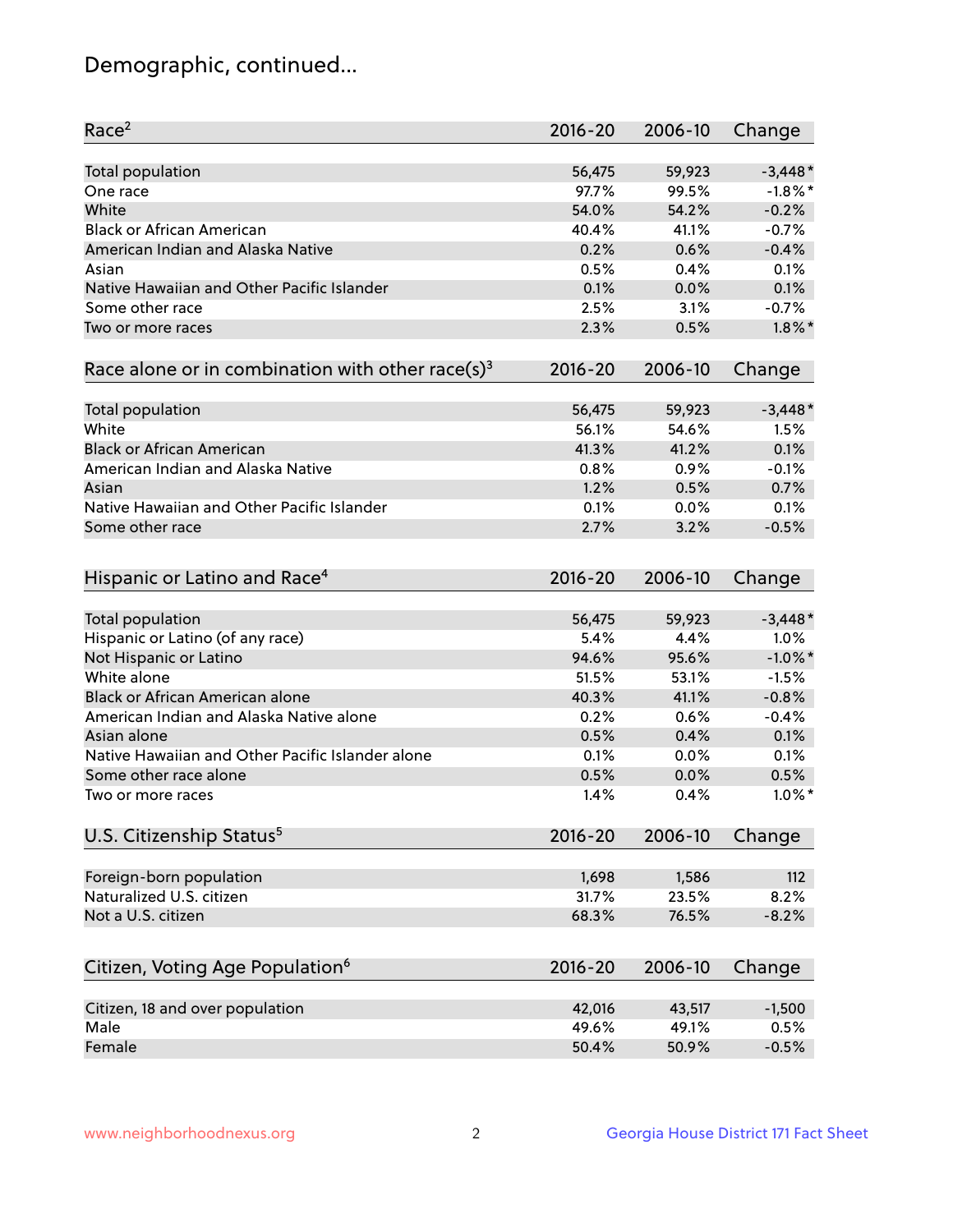#### Economic

| Income <sup>7</sup>                                 | $2016 - 20$ | 2006-10 | Change     |
|-----------------------------------------------------|-------------|---------|------------|
|                                                     |             |         |            |
| All households                                      | 20,567      | 21,847  | $-1,280*$  |
| Less than \$10,000                                  | 10.1%       | 13.3%   | $-3.2\%$ * |
| \$10,000 to \$14,999                                | 7.0%        | 8.6%    | $-1.6%$    |
| \$15,000 to \$24,999                                | 13.6%       | 15.8%   | $-2.3%$    |
| \$25,000 to \$34,999                                | 12.9%       | 13.3%   | $-0.5%$    |
| \$35,000 to \$49,999                                | 15.4%       | 14.3%   | 1.1%       |
| \$50,000 to \$74,999                                | 16.0%       | 16.9%   | $-1.0%$    |
| \$75,000 to \$99,999                                | 11.1%       | 9.1%    | $2.1\%$ *  |
| \$100,000 to \$149,999                              | 9.7%        | 6.0%    | $3.7\%$ *  |
| \$150,000 to \$199,999                              | 2.2%        | 1.6%    | 0.6%       |
| \$200,000 or more                                   | 2.0%        | 1.0%    | 1.0%       |
| Median household income (dollars)                   | 41,176      | 34,028  | $7,148*$   |
| Mean household income (dollars)                     | 56,038      | 45,536  | 10,502*    |
| With earnings                                       | 70.1%       | 71.4%   | $-1.2%$    |
| Mean earnings (dollars)                             | 59,152      | 48,724  | 10,428*    |
| <b>With Social Security</b>                         | 38.4%       | 35.2%   | $3.3\%$ *  |
| Mean Social Security income (dollars)               | 17,301      | 13,378  | 3,923*     |
| With retirement income                              | 20.2%       | 14.9%   | $5.3\%$ *  |
| Mean retirement income (dollars)                    | 20,365      | 18,436  | 1,929      |
| With Supplemental Security Income                   | 6.6%        | $6.6\%$ | 0.0%       |
| Mean Supplemental Security Income (dollars)         | 9,203       | 6,772   | $2,431*$   |
| With cash public assistance income                  | 1.6%        | 3.0%    | $-1.4%$    |
| Mean cash public assistance income (dollars)        | 2,952       | 2,664   | 288        |
| With Food Stamp/SNAP benefits in the past 12 months | 24.7%       | 17.4%   | $7.2\%$ *  |
|                                                     |             |         |            |
| Families                                            | 14,139      | 14,915  | -776       |
| Less than \$10,000                                  | 8.8%        | 8.5%    | 0.3%       |
| \$10,000 to \$14,999                                | 3.9%        | 6.2%    | $-2.3%$ *  |
| \$15,000 to \$24,999                                | 11.0%       | 14.3%   | $-3.3\%$ * |
| \$25,000 to \$34,999                                | 12.3%       | 11.2%   | 1.1%       |
| \$35,000 to \$49,999                                | 16.2%       | 16.7%   | $-0.6%$    |
| \$50,000 to \$74,999                                | 15.4%       | 19.4%   | $-4.0\%$ * |
| \$75,000 to \$99,999                                | 14.6%       | 12.3%   | 2.3%       |
| \$100,000 to \$149,999                              | 12.4%       | 8.2%    | $4.2\%$ *  |
| \$150,000 to \$199,999                              | 3.1%        | 2.2%    | 0.8%       |
| \$200,000 or more                                   | 2.6%        | 1.0%    | 1.5%       |
| Median family income (dollars)                      | 47,946      | 43,589  | 4,357*     |
| Mean family income (dollars)                        | 64,595      | 53,286  | 11,308*    |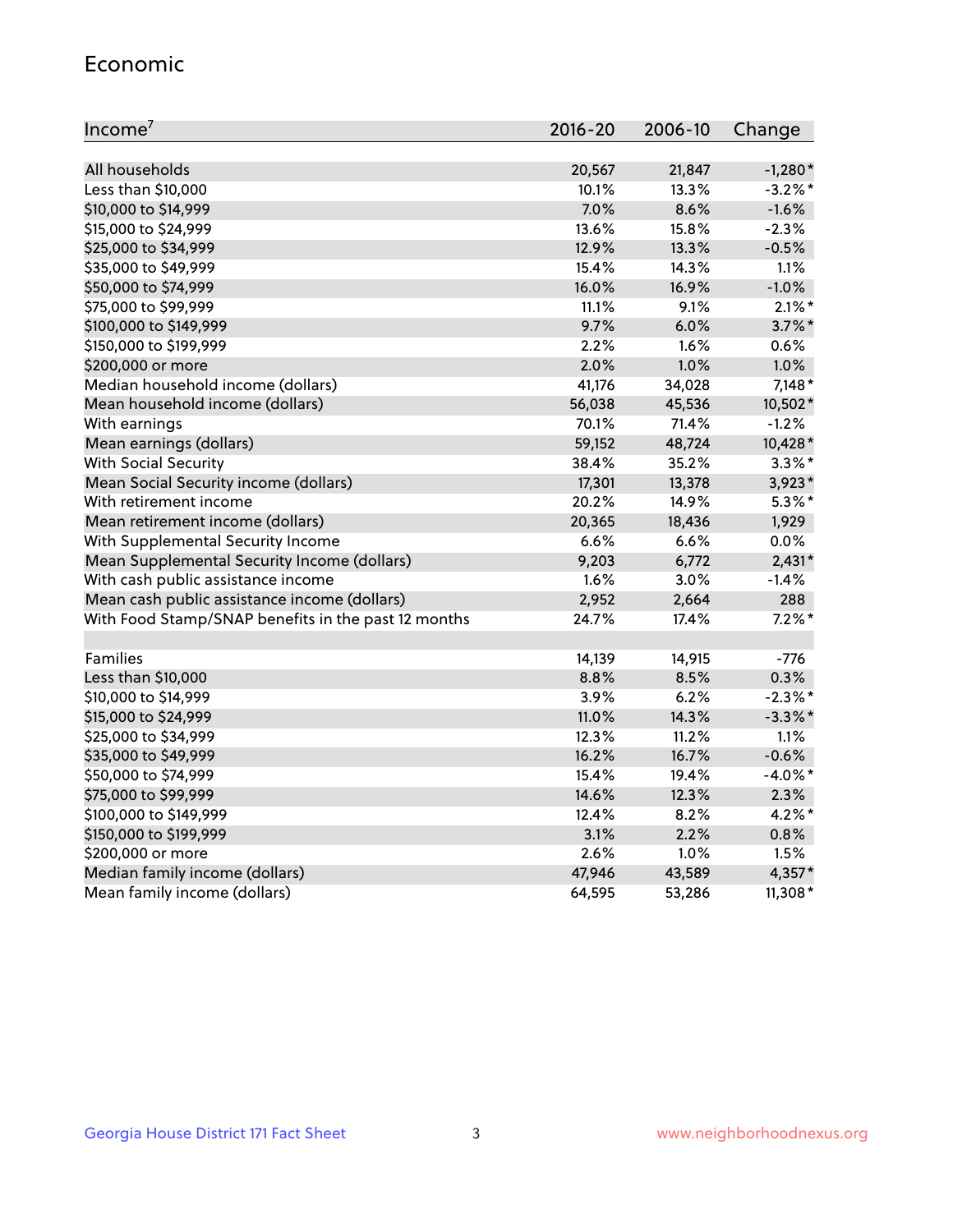## Economic, continued...

| Income, continued <sup>8</sup>                                        | $2016 - 20$ | 2006-10 | Change   |
|-----------------------------------------------------------------------|-------------|---------|----------|
|                                                                       |             |         |          |
| Nonfamily households                                                  | 6,428       | 6,932   | $-504$   |
| Median nonfamily income (dollars)                                     | 24,962      | 19,322  | 5,640*   |
| Mean nonfamily income (dollars)                                       | 34,307      | 27,439  | $6,868*$ |
| Median earnings for workers (dollars)                                 | 29,864      | 23,766  | $6,098*$ |
| Median earnings for male full-time, year-round workers                | 40,980      | 35,325  | 5,655*   |
| (dollars)                                                             |             |         |          |
| Median earnings for female full-time, year-round workers<br>(dollars) | 32,969      | 25,885  | 7,084*   |
| Per capita income (dollars)                                           | 21,293      | 17,044  | $4,248*$ |
|                                                                       |             |         |          |
| Families and People Below Poverty Level <sup>9</sup>                  | $2016 - 20$ | 2006-10 | Change   |
|                                                                       |             |         |          |
| <b>All families</b>                                                   | 19.2%       | 18.7%   | 0.4%     |
| With related children under 18 years                                  | 30.1%       | 28.1%   | 2.0%     |
| With related children under 5 years only                              | 32.0%       | 42.3%   | $-10.4%$ |
| Married couple families                                               | 7.0%        | 7.7%    | $-0.7%$  |
| With related children under 18 years                                  | 9.5%        | 8.0%    | 1.5%     |
| With related children under 5 years only                              | 6.0%        | 12.7%   | $-6.7%$  |
| Families with female householder, no husband present                  | 45.0%       | 42.7%   | 2.3%     |
| With related children under 18 years                                  | 55.0%       | 52.2%   | 2.7%     |
| With related children under 5 years only                              | 68.0%       | 69.4%   | $-1.4%$  |
| All people                                                            | 23.3%       | 23.5%   | $-0.2%$  |
| Under 18 years                                                        | 34.0%       | 31.1%   | 3.0%     |
| Related children under 18 years                                       | 33.6%       | 30.8%   | 2.8%     |
| Related children under 5 years                                        | 40.3%       | 40.4%   | $-0.1%$  |
| Related children 5 to 17 years                                        | 31.2%       | 27.4%   | 3.8%     |
| 18 years and over                                                     | 19.8%       | 20.8%   | $-1.0%$  |
| 18 to 64 years                                                        | 21.4%       | 21.8%   | $-0.4%$  |
| 65 years and over                                                     | 14.6%       | 16.2%   | $-1.6%$  |
| People in families                                                    | 20.7%       | 21.5%   | $-0.8%$  |
| Unrelated individuals 15 years and over                               | 35.7%       | 34.5%   | 1.3%     |
|                                                                       |             |         |          |
| Non-Hispanic white people                                             | 14.1%       | 12.7%   | 1.5%     |
| Black or African-American people                                      | 33.0%       | 35.5%   | $-2.5%$  |
| Asian people                                                          | 0.0%        | 0.0%    | 0.0%     |
| Hispanic or Latino people                                             | 48.2%       | 51.3%   | $-3.1%$  |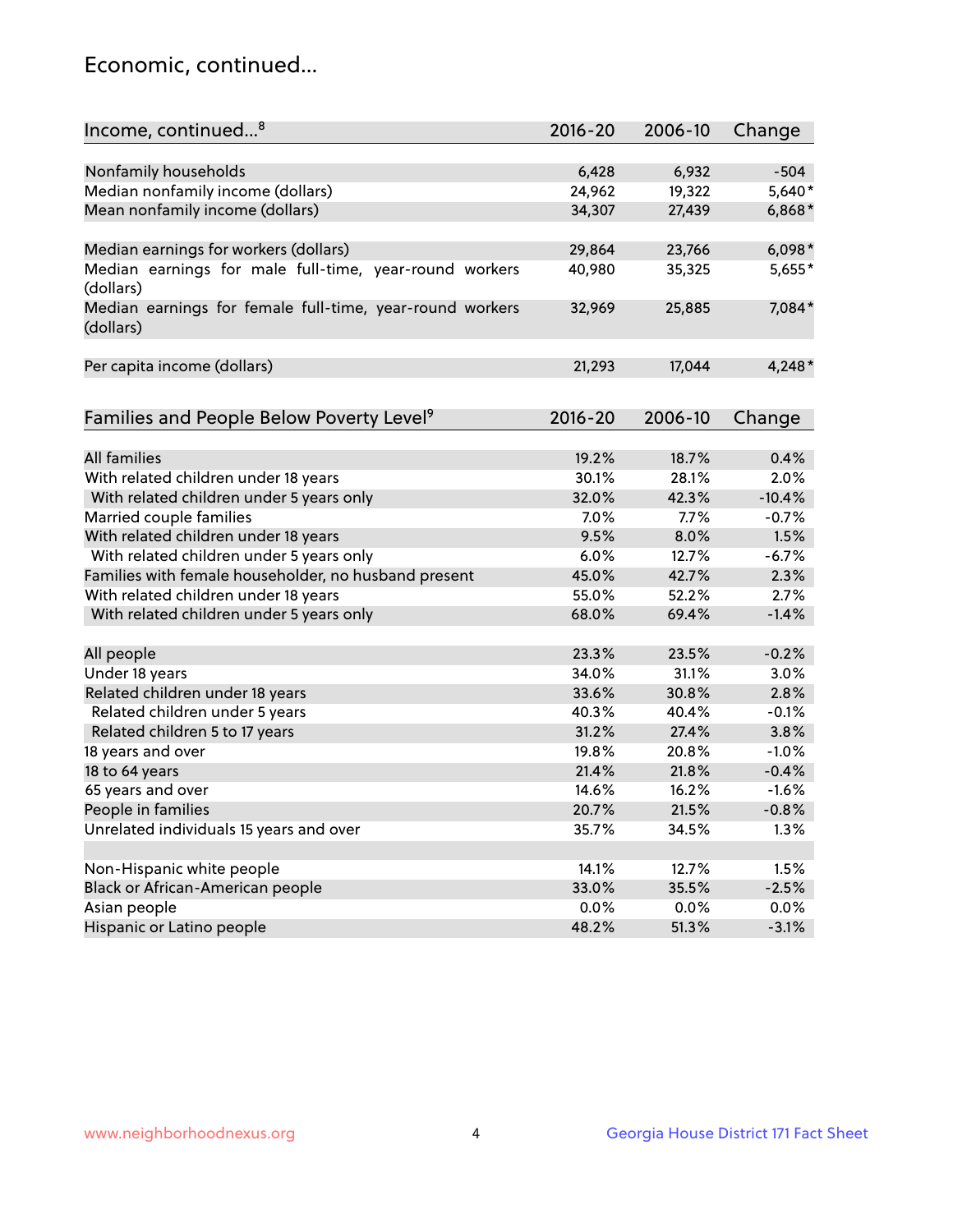## Employment

| Employment Status <sup>10</sup>                               | $2016 - 20$ | 2006-10 | Change     |
|---------------------------------------------------------------|-------------|---------|------------|
|                                                               |             |         |            |
| Population 16 years and over                                  | 44,242      | 46,478  | $-2,237*$  |
| In labor force                                                | 53.4%       | 54.2%   | $-0.9%$    |
| Civilian labor force                                          | 53.0%       | 54.2%   | $-1.2%$    |
| Employed                                                      | 48.9%       | 50.0%   | $-1.1%$    |
| Unemployed                                                    | 4.1%        | 4.2%    | $-0.1%$    |
| <b>Armed Forces</b>                                           | 0.4%        | 0.0%    | 0.3%       |
| Not in labor force                                            | 46.6%       | 45.8%   | 0.9%       |
| Civilian labor force                                          | 23,446      | 25,194  | $-1,748$   |
|                                                               | 7.7%        | 7.7%    | 0.0%       |
| <b>Unemployment Rate</b>                                      |             |         |            |
| Females 16 years and over                                     | 22,282      | 23,358  | $-1,076$   |
| In labor force                                                | 51.0%       | 52.5%   | $-1.5%$    |
| Civilian labor force                                          | 50.9%       | 52.5%   | $-1.6%$    |
| Employed                                                      | 46.9%       | 48.9%   | $-2.0%$    |
|                                                               |             |         |            |
| Own children of the householder under 6 years                 | 3,882       | 4,378   | $-496$     |
| All parents in family in labor force                          | 69.1%       | 70.2%   | $-1.1%$    |
| Own children of the householder 6 to 17 years                 | 8,297       | 9,402   | $-1,105*$  |
| All parents in family in labor force                          | 76.6%       | 72.7%   | 3.8%       |
|                                                               |             |         |            |
| Industry <sup>11</sup>                                        | $2016 - 20$ | 2006-10 | Change     |
|                                                               |             |         |            |
| Civilian employed population 16 years and over                | 21,630      | 23,250  | $-1,619$   |
| Agriculture, forestry, fishing and hunting, and mining        | 6.4%        | 6.1%    | 0.3%       |
| Construction                                                  | 7.3%        | 8.6%    | $-1.3%$    |
| Manufacturing                                                 | 12.8%       | 16.7%   | $-3.9\%$ * |
| Wholesale trade                                               | 3.6%        | 2.9%    | 0.7%       |
| Retail trade                                                  | 10.4%       | 11.9%   | $-1.5%$    |
| Transportation and warehousing, and utilities                 | 5.4%        | 5.2%    | 0.2%       |
| Information                                                   | 0.8%        | 1.3%    | $-0.5%$    |
| Finance and insurance, and real estate and rental and leasing | 5.1%        | 4.7%    | 0.4%       |
| Professional, scientific, and management, and administrative  | 6.6%        | 3.8%    | $2.9\%*$   |
| and waste management services                                 |             |         |            |
| Educational services, and health care and social assistance   | 23.1%       | 21.3%   | 1.7%       |
| Arts, entertainment, and recreation, and accommodation and    | 5.0%        | 5.9%    | $-0.9%$    |
| food services                                                 |             |         |            |
| Other services, except public administration                  | 7.7%        | 4.9%    | $2.8\%$ *  |
| Public administration                                         | 5.8%        | 6.7%    | $-0.9%$    |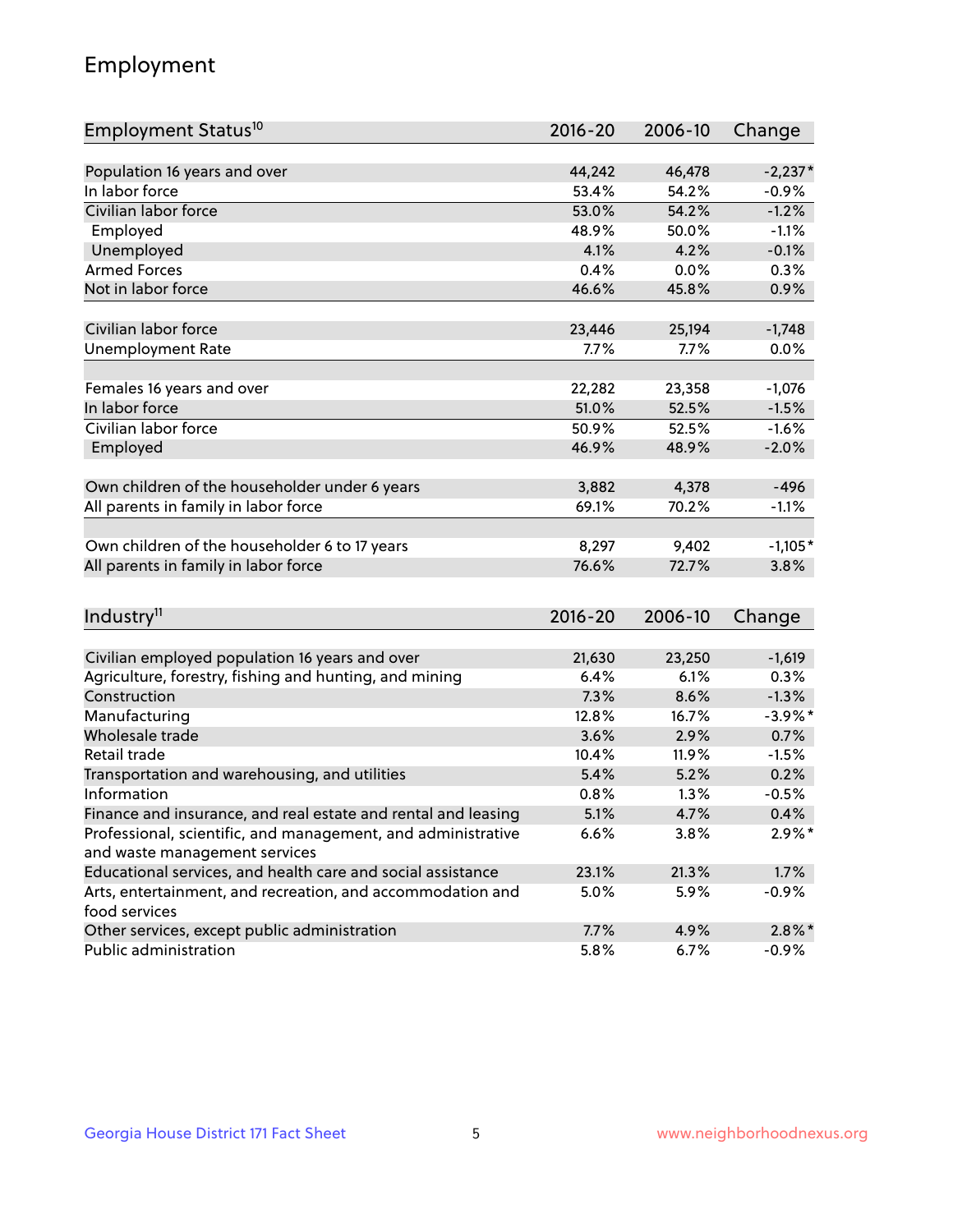## Employment, continued...

| Occupation <sup>12</sup>                                                    | $2016 - 20$     | 2006-10 | Change                |
|-----------------------------------------------------------------------------|-----------------|---------|-----------------------|
|                                                                             |                 | 23,250  |                       |
| Civilian employed population 16 years and over                              | 21,630<br>27.1% | 24.5%   | $-1,619$<br>$2.6\%$ * |
| Management, business, science, and arts occupations                         |                 |         | $2.9\%$ *             |
| Service occupations                                                         | 20.7%           | 17.8%   | $-3.3\%$ *            |
| Sales and office occupations                                                | 20.1%           | 23.4%   |                       |
| Natural<br>and<br>maintenance<br>resources,<br>construction,<br>occupations | 13.7%           | 15.4%   | $-1.7%$               |
| Production, transportation, and material moving occupations                 | 18.4%           | 19.0%   | $-0.6%$               |
| Class of Worker <sup>13</sup>                                               | $2016 - 20$     | 2006-10 | Change                |
|                                                                             |                 |         |                       |
| Civilian employed population 16 years and over                              | 21,630          | 23,250  | $-1,619$              |
| Private wage and salary workers                                             | 76.5%           | 74.6%   | 1.9%                  |
| Government workers                                                          | 17.1%           | 19.6%   | $-2.5%$               |
| Self-employed in own not incorporated business workers                      | 6.2%            | 5.6%    | 0.6%                  |
| Unpaid family workers                                                       | 0.2%            | 0.2%    | 0.0%                  |
| Job Flows <sup>14</sup>                                                     | 2019            | 2010    | Change                |
|                                                                             |                 |         |                       |
| Total Jobs in district                                                      | 15,847          | 17,546  | $-1,699$              |
| Held by residents of district                                               | 54.4%           | 57.0%   | $-2.7%$               |
| Held by non-residents of district                                           | 45.6%           | 43.0%   | 2.7%                  |
| Jobs by Industry Sector <sup>15</sup>                                       | 2019            | 2010    | Change                |
|                                                                             |                 |         |                       |
| Total Jobs in district                                                      | 15,847          | 17,546  | $-1,699$              |
| Goods Producing sectors                                                     | 35.2%           | 31.2%   | 4.0%                  |
| Trade, Transportation, and Utilities sectors                                | 19.7%           | 18.4%   | 1.3%                  |
| All Other Services sectors                                                  | 45.1%           | 50.4%   | $-5.3%$               |
|                                                                             |                 |         |                       |
| Total Jobs in district held by district residents                           | 8,615           | 10,008  | $-1,393$              |
| <b>Goods Producing sectors</b>                                              | 32.7%           | 27.8%   | 4.9%                  |
| Trade, Transportation, and Utilities sectors                                | 16.8%           | 16.5%   | 0.3%                  |
| All Other Services sectors                                                  | 50.5%           | 55.7%   | $-5.2%$               |
|                                                                             |                 |         |                       |
| Jobs by Earnings <sup>16</sup>                                              | 2019            | 2010    | Change                |
|                                                                             |                 |         |                       |
| Total Jobs in district                                                      | 15,847          | 17,546  | $-1,699$              |
| Jobs with earnings \$1250/month or less                                     | 22.8%           | 26.7%   | $-4.0%$               |
| Jobs with earnings \$1251/month to \$3333/month                             | 46.7%           | 54.6%   | $-7.9%$               |
| Jobs with earnings greater than \$3333/month                                | 30.6%           | 18.7%   | 11.9%                 |
| Total Jobs in district held by district residents                           | 8,615           |         | $-1,393$              |
|                                                                             |                 | 10,008  |                       |
| Jobs with earnings \$1250/month or less                                     | 24.4%           | 27.8%   | $-3.4%$               |
| Jobs with earnings \$1251/month to \$3333/month                             | 47.0%           | 53.1%   | $-6.2%$               |
| Jobs with earnings greater than \$3333/month                                | 28.7%           | 19.1%   | 9.6%                  |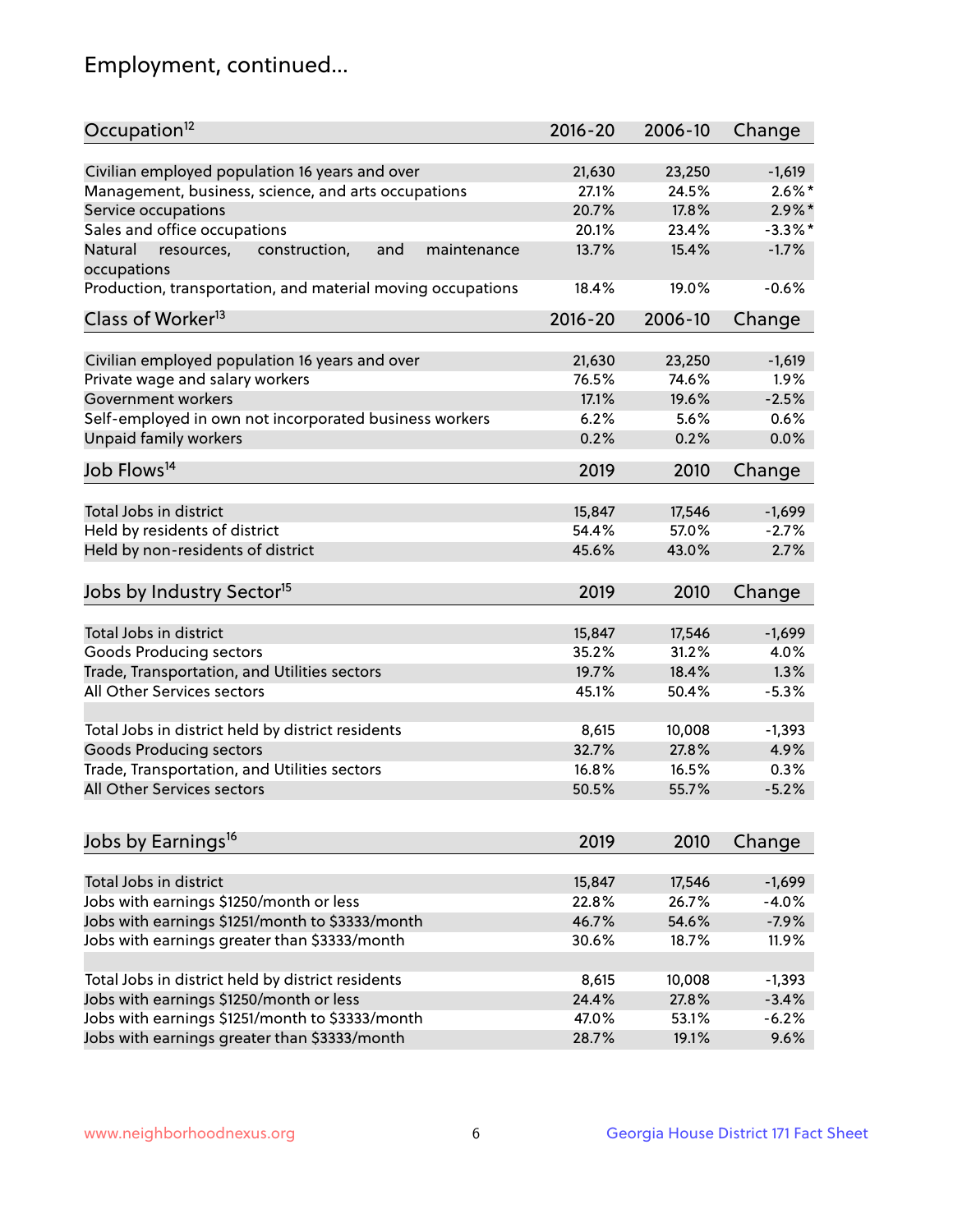## Employment, continued...

| Jobs by Age of Worker <sup>17</sup>               | 2019   | 2010   | Change   |
|---------------------------------------------------|--------|--------|----------|
|                                                   |        |        |          |
| Total Jobs in district                            | 15,847 | 17,546 | $-1,699$ |
| Jobs with workers age 29 or younger               | 19.9%  | 21.8%  | $-1.9%$  |
| Jobs with workers age 30 to 54                    | 52.5%  | 58.8%  | $-6.3%$  |
| Jobs with workers age 55 or older                 | 27.6%  | 19.3%  | 8.2%     |
|                                                   |        |        |          |
| Total Jobs in district held by district residents | 8,615  | 10,008 | $-1,393$ |
| Jobs with workers age 29 or younger               | 18.6%  | 19.8%  | $-1.2%$  |
| Jobs with workers age 30 to 54                    | 52.2%  | 59.6%  | $-7.4%$  |
| Jobs with workers age 55 or older                 | 29.2%  | 20.6%  | 8.6%     |

#### Education

| School Enrollment <sup>18</sup>                | $2016 - 20$ | 2006-10 | Change     |
|------------------------------------------------|-------------|---------|------------|
|                                                |             |         |            |
| Population 3 years and over enrolled in school | 12,626      | 15,653  | $-3,028*$  |
| Nursery school, preschool                      | 7.5%        | 5.4%    | 2.1%       |
| Kindergarten                                   | 5.6%        | 5.9%    | $-0.3%$    |
| Elementary school (grades 1-8)                 | 49.1%       | 44.6%   | 4.4%       |
| High school (grades 9-12)                      | 22.1%       | 23.7%   | $-1.6%$    |
| College or graduate school                     | 15.8%       | 20.4%   | $-4.6\%$ * |
| Educational Attainment <sup>19</sup>           | $2016 - 20$ | 2006-10 | Change     |
|                                                |             |         |            |
| Population 25 years and over                   | 38,465      | 38,976  | $-510$     |
| Less than 9th grade                            | 6.1%        | 8.8%    | $-2.6%$    |
| 9th to 12th grade, no diploma                  | 12.3%       | 19.6%   | $-7.2%$ *  |
| High school graduate (includes equivalency)    | 37.7%       | 37.3%   | 0.5%       |
| Some college, no degree                        | 21.3%       | 16.7%   | 4.5%*      |
| Associate's degree                             | 9.2%        | 6.7%    | $2.5%$ *   |
| Bachelor's degree                              | 8.2%        | 7.1%    | 1.1%       |
| Graduate or professional degree                | 5.1%        | 3.9%    | 1.2%       |
|                                                |             |         |            |
| Percent high school graduate or higher         | 81.5%       | 71.7%   | $9.8\%$ *  |
| Percent bachelor's degree or higher            | 13.3%       | 11.0%   | 2.3%       |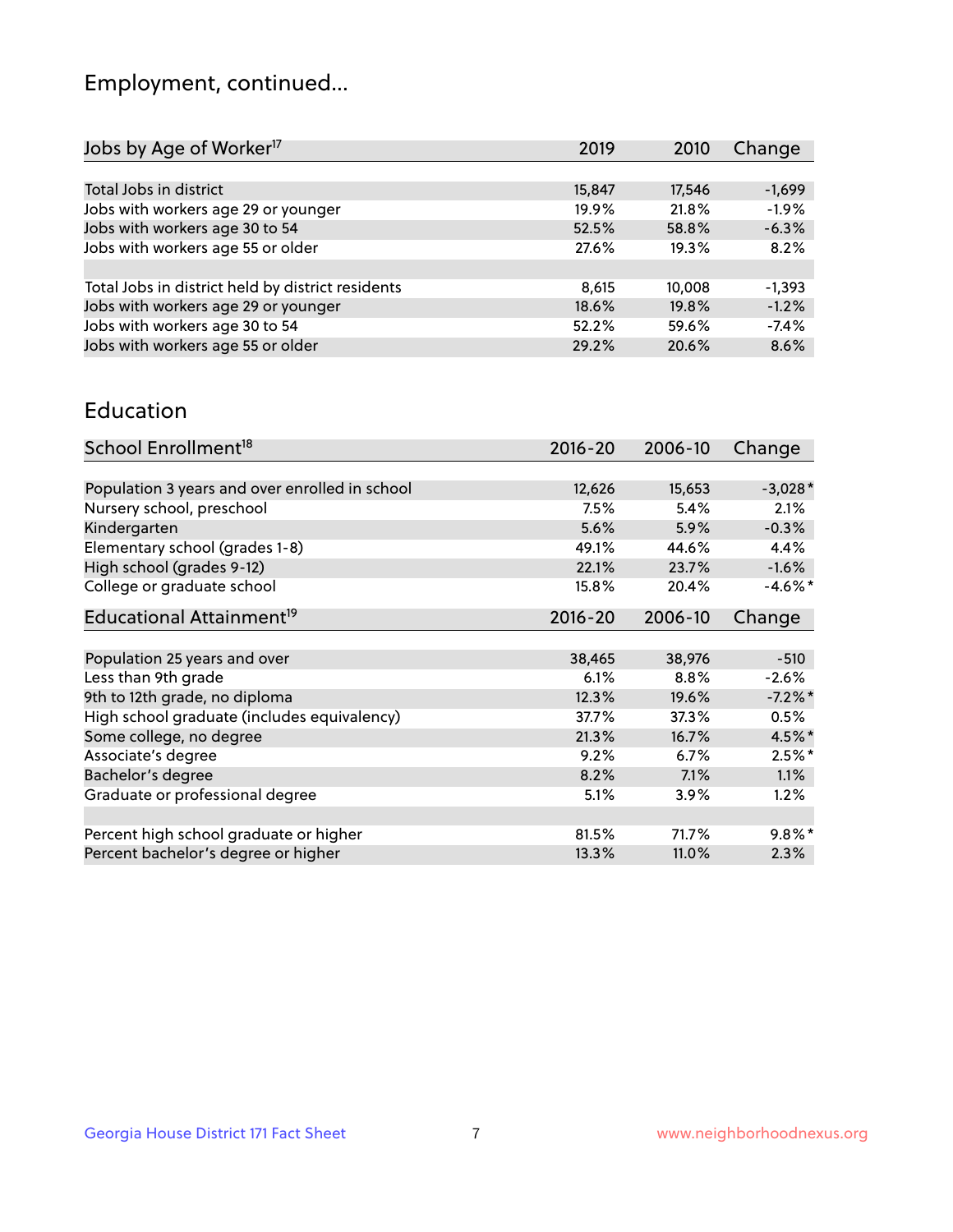## Housing

| Households by Type <sup>20</sup>                     | 2016-20 | 2006-10      | Change             |
|------------------------------------------------------|---------|--------------|--------------------|
|                                                      |         |              |                    |
| <b>Total households</b>                              | 20,567  | 21,847       | $-1,280*$          |
| Family households (families)                         | 68.7%   | 68.3%        | 0.5%               |
| With own children under 18 years                     | 29.9%   | 29.2%        | 0.7%               |
| Married-couple family                                | 42.2%   | 45.0%        | $-2.8%$            |
| With own children of the householder under 18 years  | 15.2%   | 16.0%        | $-0.8%$            |
| Male householder, no wife present, family            | 5.8%    | 4.3%         | $1.5%$ *           |
| With own children of the householder under 18 years  | 2.8%    | 2.0%         | 0.8%               |
| Female householder, no husband present, family       | 20.7%   | 18.9%        | 1.8%               |
| With own children of the householder under 18 years  | 11.9%   | 11.2%        | 0.7%               |
| Nonfamily households                                 | 31.3%   | 31.7%        | $-0.5%$            |
| Householder living alone                             | 25.3%   | 28.0%        | $-2.7%$            |
| 65 years and over                                    | 11.7%   | 8.7%         | $3.0\%$ *          |
|                                                      |         |              |                    |
| Households with one or more people under 18 years    | 35.6%   | 34.6%        | 1.0%               |
| Households with one or more people 65 years and over | 32.0%   | 25.6%        | $6.3\%$ *          |
|                                                      |         |              |                    |
| Average household size                               | 2.57    | 2.62         | $-0.04*$           |
| Average family size                                  | 3.09    | 3.23         | $-0.15$            |
|                                                      |         |              |                    |
| Housing Occupancy <sup>21</sup>                      | 2016-20 | 2006-10      | Change             |
|                                                      |         |              |                    |
| Total housing units                                  | 24,903  | 25,047       | $-144$             |
| Occupied housing units                               | 82.6%   | 87.2%        | $-4.6%$ *          |
| Vacant housing units                                 | 17.4%   | 12.8%        | 4.6%*              |
|                                                      |         |              |                    |
| Homeowner vacancy rate                               | 2.2     | 2.5          | $-0.3$             |
| Rental vacancy rate                                  | 2.9     | 6.2          | $-3.3$             |
|                                                      |         |              |                    |
| Units in Structure <sup>22</sup>                     | 2016-20 | 2006-10      |                    |
|                                                      |         |              | Change             |
| Total housing units                                  | 24,903  | 25,047       | $-144$             |
| 1-unit, detached                                     | 64.7%   | 61.5%        | $3.1\%$ *          |
| 1-unit, attached                                     | 0.3%    | 1.0%         | $-0.7%$            |
| 2 units                                              | 5.0%    | 2.6%         | $2.4\%$ *          |
| 3 or 4 units                                         | 3.5%    | 3.9%         | $-0.4%$            |
| 5 to 9 units                                         | 2.7%    | 2.1%         | 0.6%               |
| 10 to 19 units                                       | 0.4%    |              |                    |
| 20 or more units                                     | 0.4%    | 0.6%<br>0.6% | $-0.2%$<br>$-0.2%$ |
| Mobile home                                          | 22.8%   | 27.5%        | $-4.8\%$ *         |
| Boat, RV, van, etc.                                  | 0.4%    | 0.2%         |                    |
|                                                      |         |              | 0.2%               |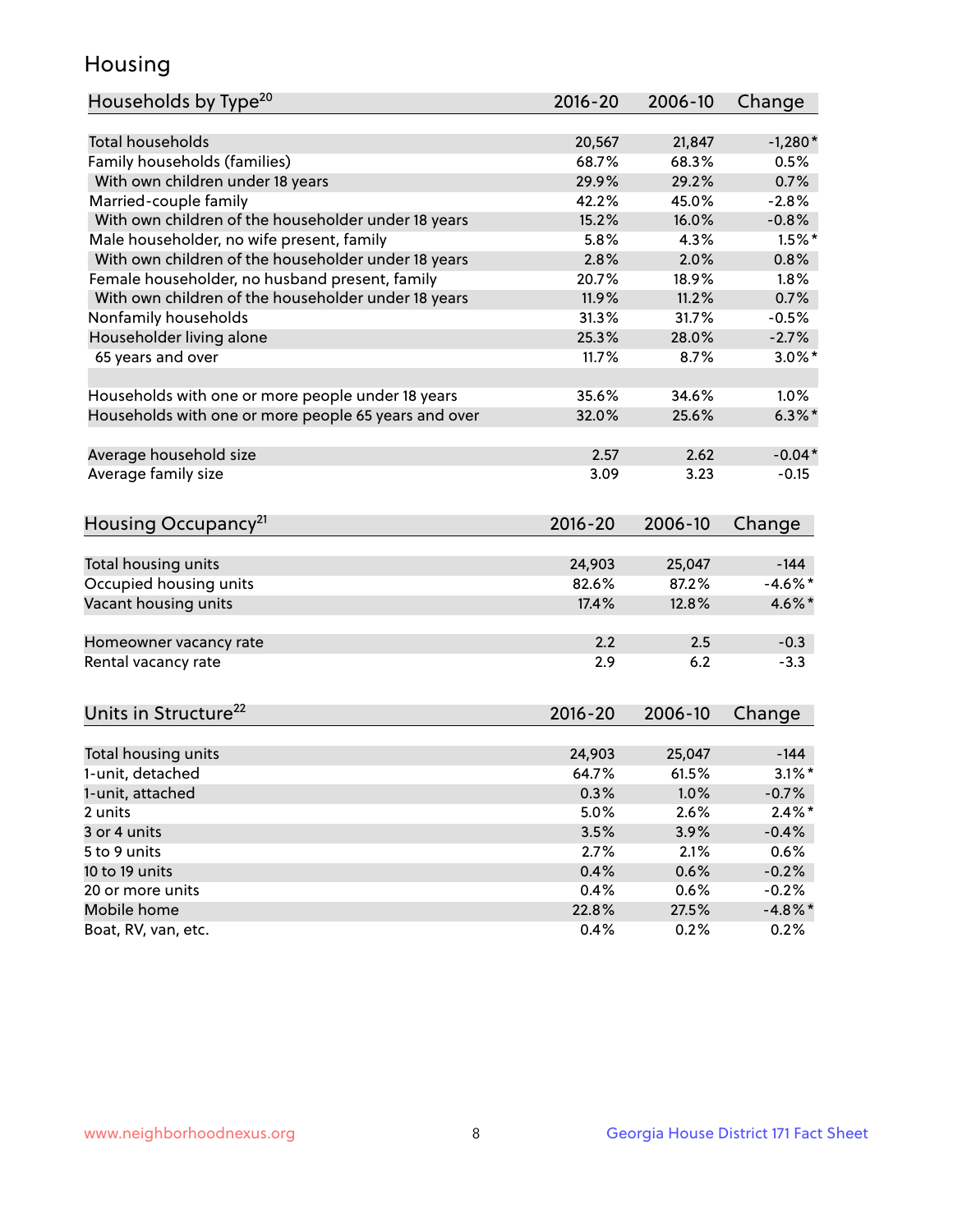## Housing, Continued...

| Year Structure Built <sup>23</sup>             | 2016-20     | 2006-10 | Change     |
|------------------------------------------------|-------------|---------|------------|
| Total housing units                            | 24,903      | 25,047  | $-144$     |
| Built 2014 or later                            | 2.2%        | (X)     | (X)        |
| Built 2010 to 2013                             | 3.4%        | (X)     | (X)        |
| Built 2000 to 2009                             | 12.6%       | 10.6%   | $2.0\%$ *  |
| Built 1990 to 1999                             | 22.2%       | 21.7%   | 0.5%       |
| Built 1980 to 1989                             | 16.3%       | 15.5%   | 0.8%       |
| Built 1970 to 1979                             | 15.9%       | 16.6%   | $-0.7%$    |
| Built 1960 to 1969                             | 8.1%        | 11.3%   | $-3.2%$ *  |
| Built 1950 to 1959                             | 7.0%        | 10.1%   | $-3.1\%$ * |
| Built 1940 to 1949                             | 5.1%        | 5.2%    | $-0.1%$    |
| Built 1939 or earlier                          | 7.2%        | 8.9%    | $-1.7%$ *  |
| Housing Tenure <sup>24</sup>                   | $2016 - 20$ | 2006-10 | Change     |
| Occupied housing units                         | 20,567      | 21,847  | $-1,280*$  |
| Owner-occupied                                 | 63.8%       | 66.0%   | $-2.2%$    |
| Renter-occupied                                | 36.2%       | 34.0%   | 2.2%       |
| Average household size of owner-occupied unit  | 2.50        | 2.57    | $-0.07$    |
| Average household size of renter-occupied unit | 2.70        | 2.70    | 0.00       |
| Residence 1 Year Ago <sup>25</sup>             | $2016 - 20$ | 2006-10 | Change     |
| Population 1 year and over                     | 55,928      | 59,288  | $-3,360*$  |
| Same house                                     | 85.0%       | 88.5%   | $-3.5%$ *  |
| Different house in the U.S.                    | 14.9%       | 11.3%   | $3.6\%$ *  |
| Same county                                    | 7.1%        | 6.4%    | 0.7%       |
| Different county                               | 7.8%        | 4.9%    | $2.9\%*$   |
| Same state                                     | 6.1%        | 3.8%    | $2.3\%*$   |
| Different state                                | 1.8%        | 1.2%    | 0.6%       |
| Abroad                                         | 0.0%        | 0.2%    | $-0.1%$    |
| Value of Housing Unit <sup>26</sup>            | $2016 - 20$ | 2006-10 | Change     |
| Owner-occupied units                           | 13,125      | 14,412  | $-1,288*$  |
| Less than \$50,000                             | 17.0%       | 24.7%   | $-7.8\%$ * |
| \$50,000 to \$99,999                           | 31.1%       | 32.2%   | $-1.1%$    |
| \$100,000 to \$149,999                         | 15.4%       | 14.0%   | 1.4%       |
| \$150,000 to \$199,999                         | 13.8%       | 12.2%   | 1.6%       |
| \$200,000 to \$299,999                         | 13.7%       | 9.6%    | $4.1\%$ *  |
| \$300,000 to \$499,999                         | 6.8%        | 5.5%    | 1.3%       |
| \$500,000 to \$999,999                         | 1.9%        | 1.5%    | 0.3%       |
| \$1,000,000 or more                            | 0.4%        | 0.3%    | 0.2%       |
| Median (dollars)                               | 106,016     | 86,663  | 19,353*    |
| Mortgage Status <sup>27</sup>                  | $2016 - 20$ | 2006-10 | Change     |
| Owner-occupied units                           | 13,125      | 14,412  | $-1,288*$  |
| Housing units with a mortgage                  | 49.1%       | 54.5%   | $-5.4\%$ * |
| Housing units without a mortgage               | 50.9%       | 45.5%   | $5.4\%$ *  |
|                                                |             |         |            |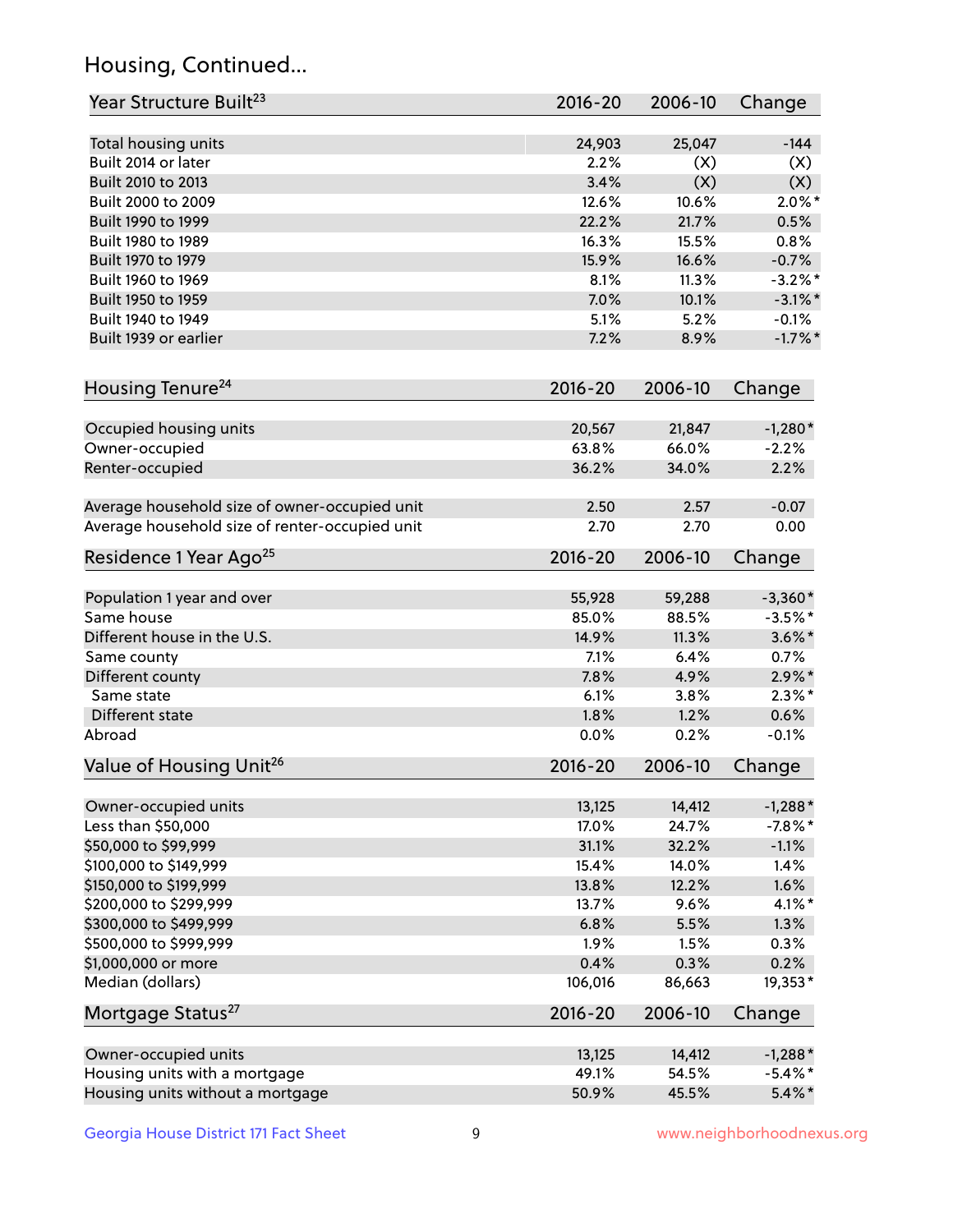## Housing, Continued...

| Selected Monthly Owner Costs <sup>28</sup>                                            | 2016-20     | 2006-10 | Change      |
|---------------------------------------------------------------------------------------|-------------|---------|-------------|
| Housing units with a mortgage                                                         | 6,441       | 7,854   | $-1,413*$   |
| Less than \$300                                                                       | 0.0%        | 0.2%    | $-0.1%$     |
| \$300 to \$499                                                                        | 3.3%        | 7.3%    | $-4.1%$     |
| \$500 to \$999                                                                        | 37.9%       | 48.8%   | $-10.9\%$ * |
| \$1,000 to \$1,499                                                                    | 36.5%       | 26.2%   | 10.3%*      |
| \$1,500 to \$1,999                                                                    | 13.1%       | 11.4%   | 1.7%        |
| \$2,000 to \$2,999                                                                    | 8.5%        | 5.5%    | 3.0%        |
| \$3,000 or more                                                                       | 0.7%        | 0.6%    | 0.1%        |
| Median (dollars)                                                                      | 1,096       | 913     | $183*$      |
| Housing units without a mortgage                                                      | 6,683       | 6,558   | 125         |
| Less than \$150                                                                       | 2.6%        | 8.0%    | $-5.4%$     |
| \$150 to \$249                                                                        | 10.7%       | 22.2%   | $-11.5%$    |
| \$250 to \$349                                                                        | 22.9%       | 29.3%   | $-6.3\%$ *  |
| \$350 to \$499                                                                        | 27.3%       | 22.5%   | 4.8%        |
| \$500 to \$699                                                                        | 22.4%       | 13.7%   | $8.6\%$ *   |
| \$700 or more                                                                         | 14.1%       | 4.3%    | $9.8\%$ *   |
| Median (dollars)                                                                      | 422         | 317     | $105*$      |
| Selected Monthly Owner Costs as a Percentage of<br>Household Income <sup>29</sup>     | $2016 - 20$ | 2006-10 | Change      |
| Housing units with a mortgage (excluding units where<br>SMOCAPI cannot be computed)   | 6,395       | 7,821   | $-1,425*$   |
| Less than 20.0 percent                                                                | 43.7%       | 44.4%   | $-0.7%$     |
| 20.0 to 24.9 percent                                                                  | 12.2%       | 12.9%   | $-0.7%$     |
| 25.0 to 29.9 percent                                                                  | 8.2%        | 9.3%    | $-1.1%$     |
| 30.0 to 34.9 percent                                                                  | 7.9%        | 7.2%    | 0.7%        |
| 35.0 percent or more                                                                  | 28.0%       | 26.2%   | 1.8%        |
| Not computed                                                                          | 46          | 33      | 13          |
| Housing unit without a mortgage (excluding units where<br>SMOCAPI cannot be computed) | 6,592       | 6,452   | 140         |
| Less than 10.0 percent                                                                | 41.8%       | 42.7%   | $-0.9%$     |
| 10.0 to 14.9 percent                                                                  | 15.8%       | 18.4%   | $-2.6%$     |
| 15.0 to 19.9 percent                                                                  | 11.9%       | 11.4%   | 0.5%        |
| 20.0 to 24.9 percent                                                                  | 5.5%        | 8.7%    | $-3.3\%$ *  |
| 25.0 to 29.9 percent                                                                  | 6.5%        | 5.3%    | 1.2%        |
| 30.0 to 34.9 percent                                                                  | 2.9%        | 3.0%    | $-0.0%$     |
| 35.0 percent or more                                                                  | 15.5%       | 10.4%   | 5.1%        |
| Not computed                                                                          | 91          | 106     | $-15$       |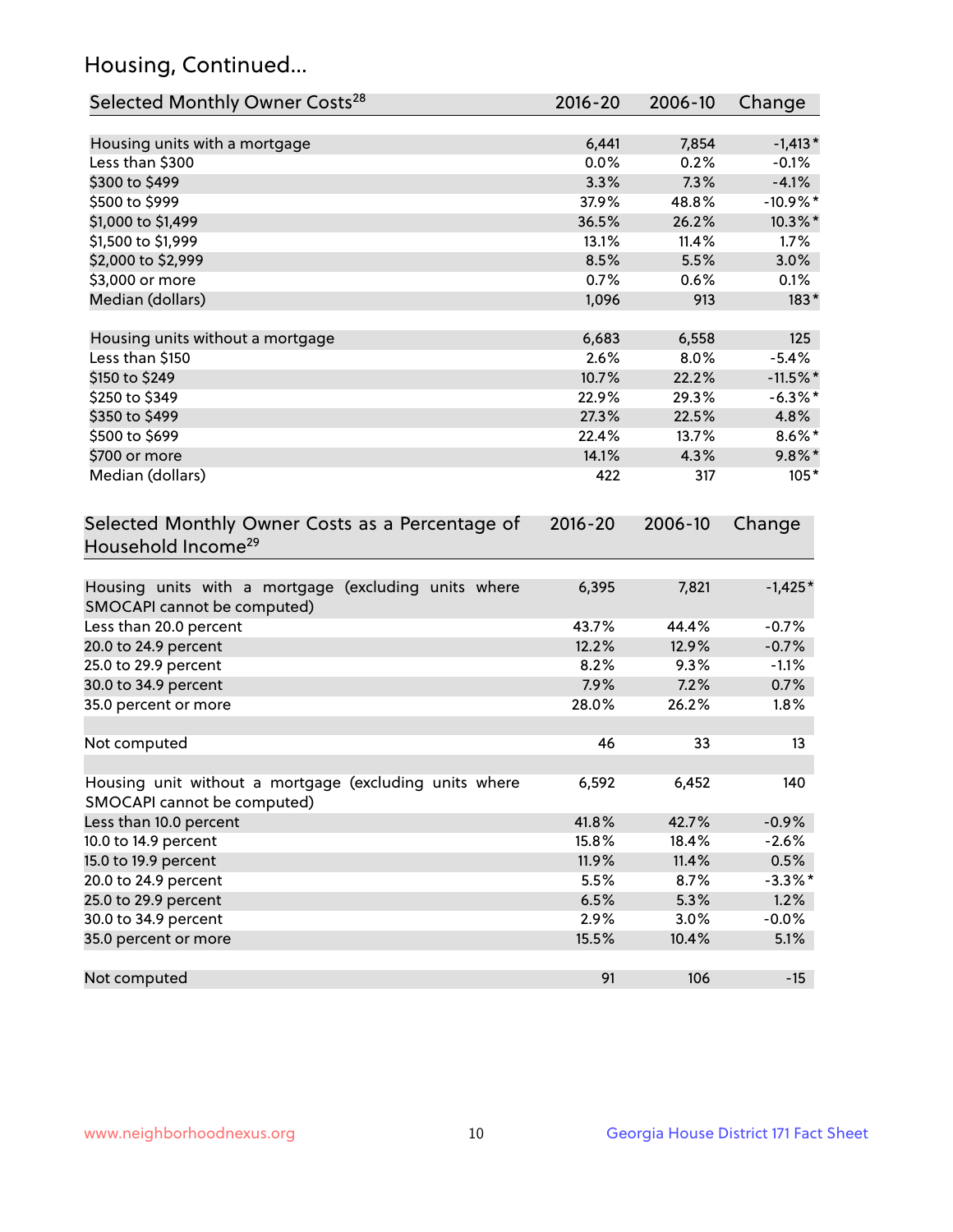## Housing, Continued...

| Gross Rent <sup>30</sup>   | 2016-20 | 2006-10 | Change     |
|----------------------------|---------|---------|------------|
|                            |         |         |            |
| Occupied units paying rent | 6,533   | 6,510   | 22         |
| Less than \$200            | 1.5%    | 5.4%    | $-4.0%$    |
| \$200 to \$499             | 13.8%   | 33.5%   | $-19.7%$ * |
| \$500 to \$749             | 52.3%   | 41.3%   | 11.0%      |
| \$750 to \$999             | 25.4%   | 15.8%   | 9.7%       |
| \$1,000 to \$1,499         | 6.6%    | 3.4%    | 3.2%       |
| \$1,500 to \$1,999         | 0.4%    | 0.6%    | $-0.2%$    |
| \$2,000 or more            | 0.0%    | 0.0%    | 0.0%       |
| Median (dollars)           | 679     | 548     | $131*$     |
|                            |         |         |            |
| No rent paid               | 910     | 924     | $-14$      |

| Gross Rent as a Percentage of Household Income <sup>31</sup>                   | $2016 - 20$ | 2006-10  | Change     |
|--------------------------------------------------------------------------------|-------------|----------|------------|
|                                                                                |             |          |            |
| Occupied units paying rent (excluding units where GRAPI<br>cannot be computed) | 6,105       | 6,187    | $-82$      |
| Less than 15.0 percent                                                         | 24.3%       | 19.0%    | 5.3%       |
| 15.0 to 19.9 percent                                                           | 12.4%       | 9.6%     | 2.8%       |
| 20.0 to 24.9 percent                                                           | 12.9%       | 9.3%     | 3.5%       |
| 25.0 to 29.9 percent                                                           | 11.8%       | 8.3%     | 3.5%       |
| 30.0 to 34.9 percent                                                           | 4.5%        | $10.6\%$ | $-6.1%$    |
| 35.0 percent or more                                                           | 34.1%       | 43.2%    | $-9.0\%$ * |
|                                                                                |             |          |            |
| Not computed                                                                   | 1,338       | 1,248    | 90         |

## Transportation

| Commuting to Work <sup>32</sup>           | 2016-20 | 2006-10 | Change     |
|-------------------------------------------|---------|---------|------------|
|                                           |         |         |            |
| Workers 16 years and over                 | 21,155  | 22,900  | $-1,745*$  |
| Car, truck, or van - drove alone          | 81.5%   | 79.0%   | 2.5%       |
| Car, truck, or van - carpooled            | 14.3%   | 10.2%   | $4.1\%$ *  |
| Public transportation (excluding taxicab) | 0.3%    | 0.6%    | $-0.4%$    |
| Walked                                    | 0.6%    | 1.5%    | $-1.0%$    |
| Other means                               | $1.8\%$ | 6.9%    | $-5.1\%$ * |
| Worked at home                            | 1.6%    | 1.7%    | $-0.1%$    |
|                                           |         |         |            |
| Mean travel time to work (minutes)        | 23.4    | 22.1    | 1.3        |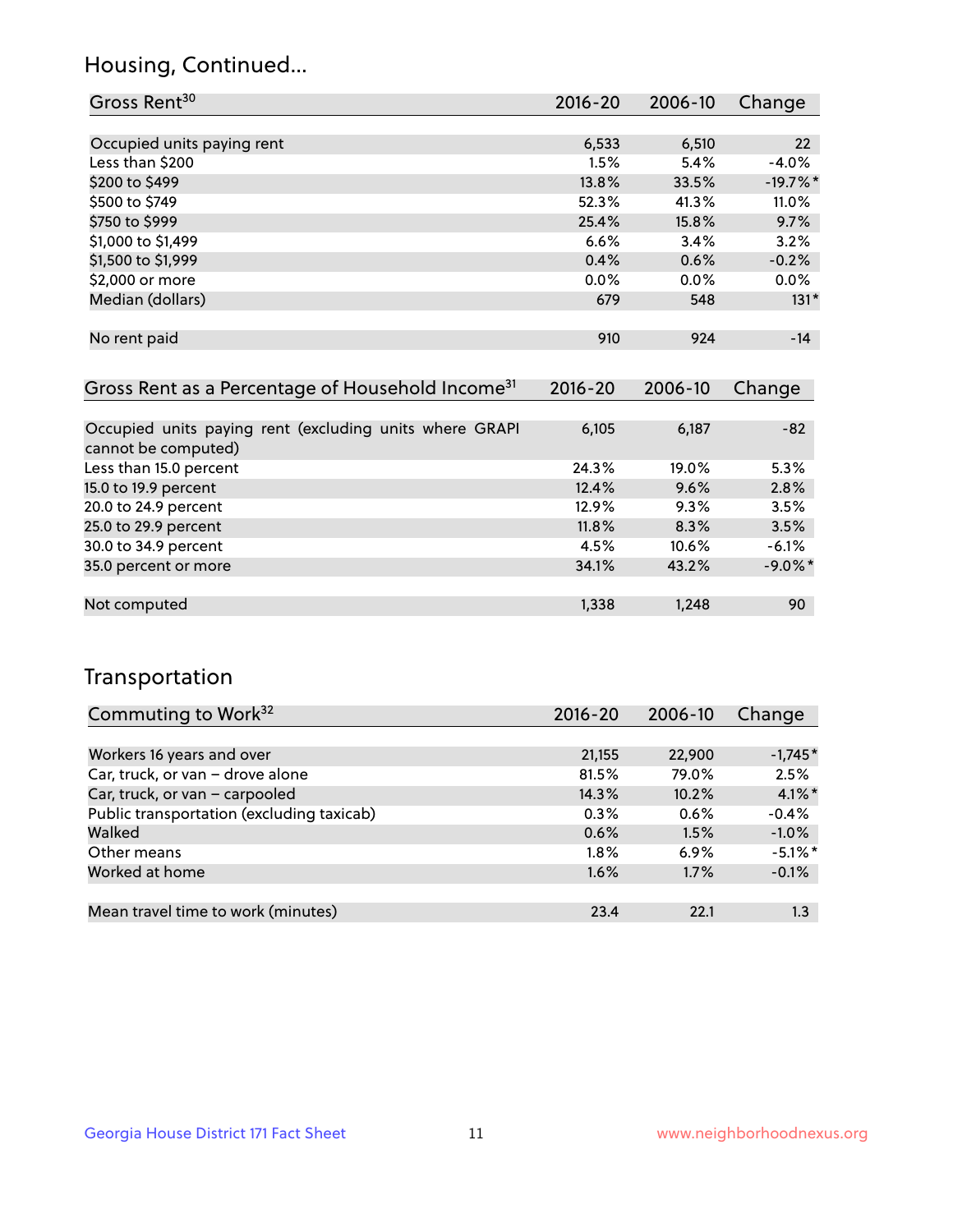## Transportation, Continued...

| Vehicles Available <sup>33</sup> | $2016 - 20$ | 2006-10 | Change     |
|----------------------------------|-------------|---------|------------|
|                                  |             |         |            |
| Occupied housing units           | 20,567      | 21,847  | $-1,280*$  |
| No vehicles available            | 10.2%       | 10.3%   | $-0.1%$    |
| 1 vehicle available              | 30.8%       | 34.7%   | $-4.0\%$ * |
| 2 vehicles available             | 35.2%       | 31.8%   | $3.4\%$ *  |
| 3 or more vehicles available     | 23.8%       | 23.2%   | 0.7%       |

#### Health

| Health Insurance coverage <sup>34</sup>                 | 2016-20 |
|---------------------------------------------------------|---------|
|                                                         |         |
| Civilian Noninstitutionalized Population                | 52,880  |
| With health insurance coverage                          | 82.3%   |
| With private health insurance coverage                  | 48.0%   |
| With public health coverage                             | 44.4%   |
| No health insurance coverage                            | 17.7%   |
| Civilian Noninstitutionalized Population Under 19 years | 13,982  |
| No health insurance coverage                            | 8.3%    |
| Civilian Noninstitutionalized Population 19 to 64 years | 29,674  |
| In labor force:                                         | 21,643  |
| Employed:                                               | 19,943  |
| With health insurance coverage                          | 74.8%   |
| With private health insurance coverage                  | 70.6%   |
| With public coverage                                    | 5.6%    |
| No health insurance coverage                            | 25.2%   |
| Unemployed:                                             | 1,700   |
| With health insurance coverage                          | 52.5%   |
| With private health insurance coverage                  | 24.0%   |
| With public coverage                                    | 31.5%   |
| No health insurance coverage                            | 47.5%   |
| Not in labor force:                                     | 8,031   |
| With health insurance coverage                          | 71.0%   |
| With private health insurance coverage                  | 31.1%   |
| With public coverage                                    | 47.1%   |
| No health insurance coverage                            | 29.0%   |